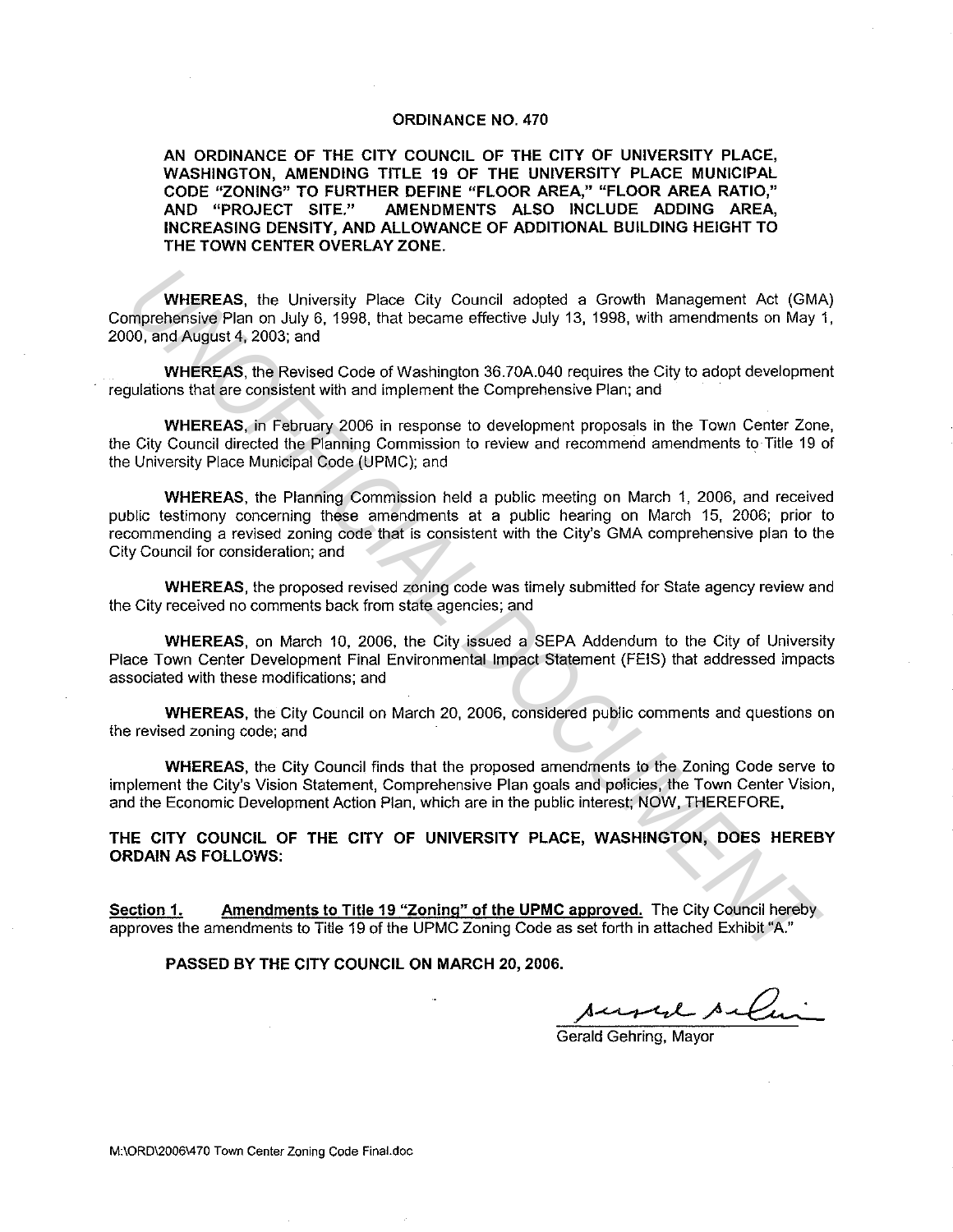ATTEST:

Sarah Ortiz, CMC, City Clerk

## APPPROVED AS TO FORM

**UNOFFICIAL DELANDER DUAL DEL**<br>
Marin Brancher, City Atlantiney<br>
10: of Publiscalor: March 22, 2006<br>
Pective Date: March 27, 2006<br>
All March 27, 2006<br>
All March 27, 2006

Date of Publication: March 22, 2006 Effective Date: March 27, 2006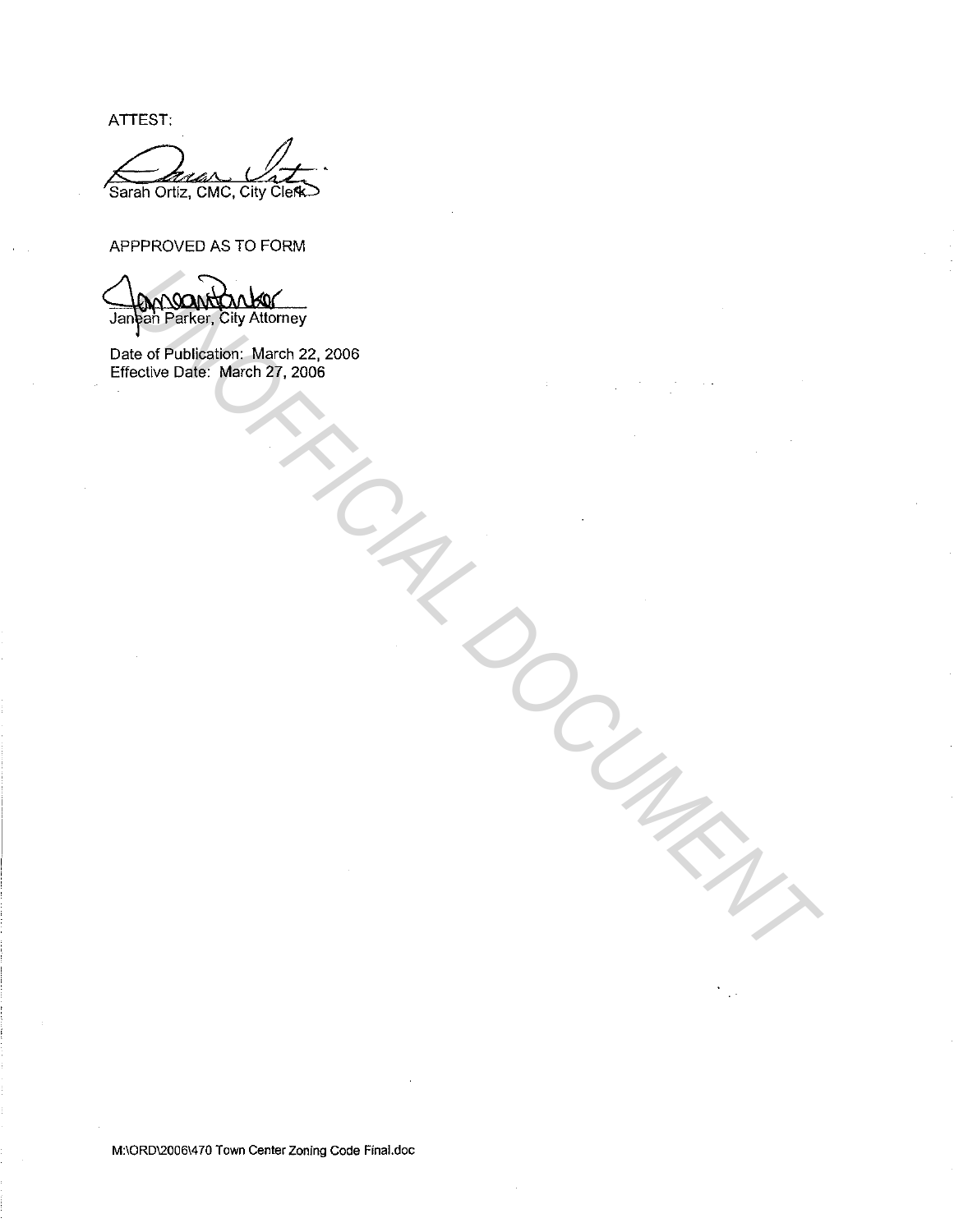#### **EXHIBIT "A" AMENDMENTS TO ZONING CODE**

### **CHAPTER 19.10.030 Definitions**

**"Floor area"** means the sum of the gross horizontal areas of all floors of the building or portion thereof devoted to a use, including storage areas. However, "floor area" shall not include attic storage, unfinished basement floor area other than area devoted to retailing activities, to the production or processing of goods, or to business or professional offices. The floor area shall be measured from the inside perimeter of the exterior walls.

"Floor area ratio (FAR)" means the floor area of the building or buildings on a that lot or on a project site divided by the area of such lot or project site, or, in the case of planned developments, by the net lot area excluding any public facilities and structured parking. **UNION** process in the box of the building of buildings on a that of the transfer of the exist of the building of buildings on a that lot or on a<br>**Theor area falt** (FAR)" means the floor area of the building or buildings o

· "Project Site" means that portion of any lot, parcel, or tract or combinations thereof that encompasses all phases of the total project proposal.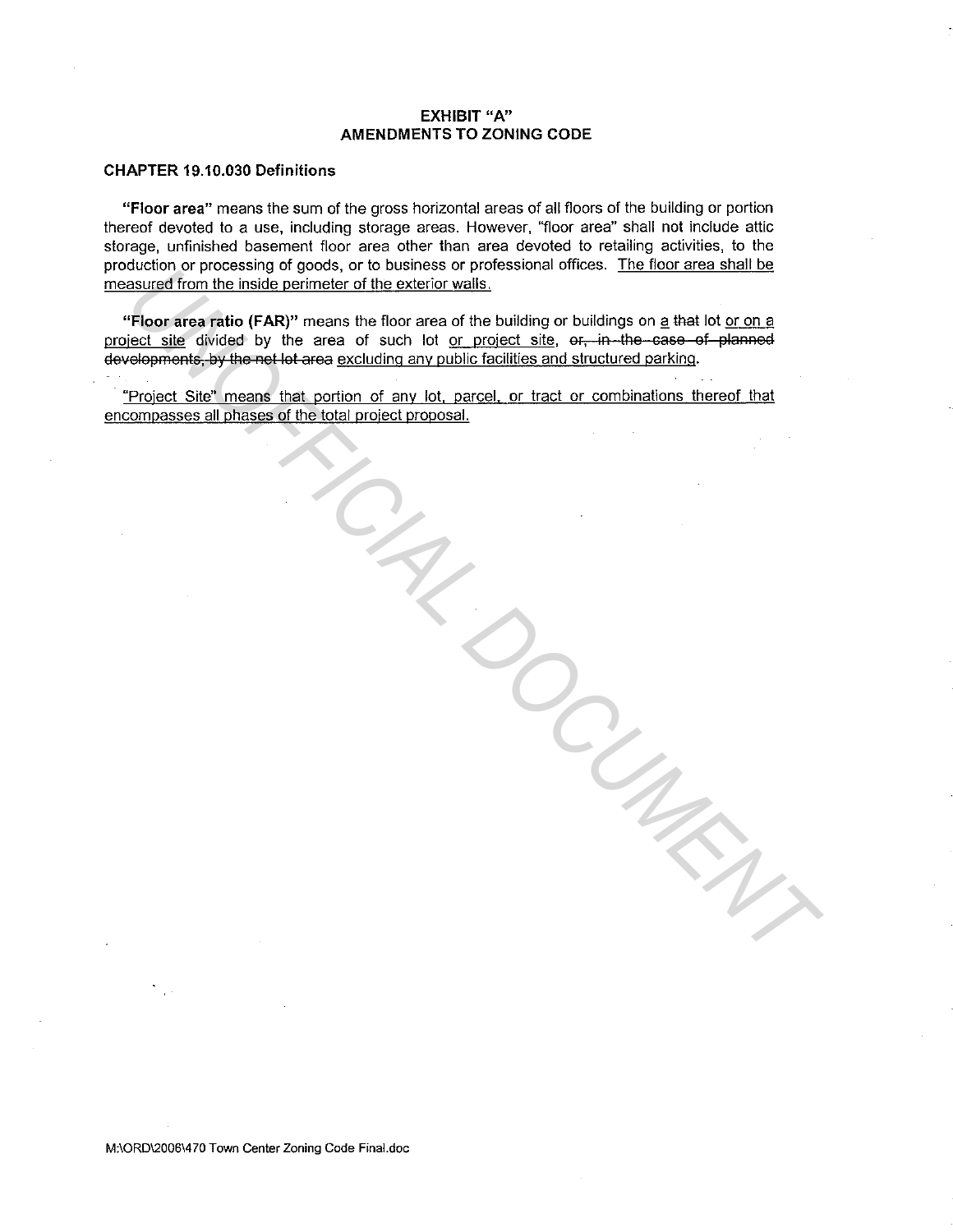# Chapter 19.20.050 Zoning Map

Amend the Zoning Map by extending the Town Center Overlay Zone onto parcel 0220156022 as depicted below: